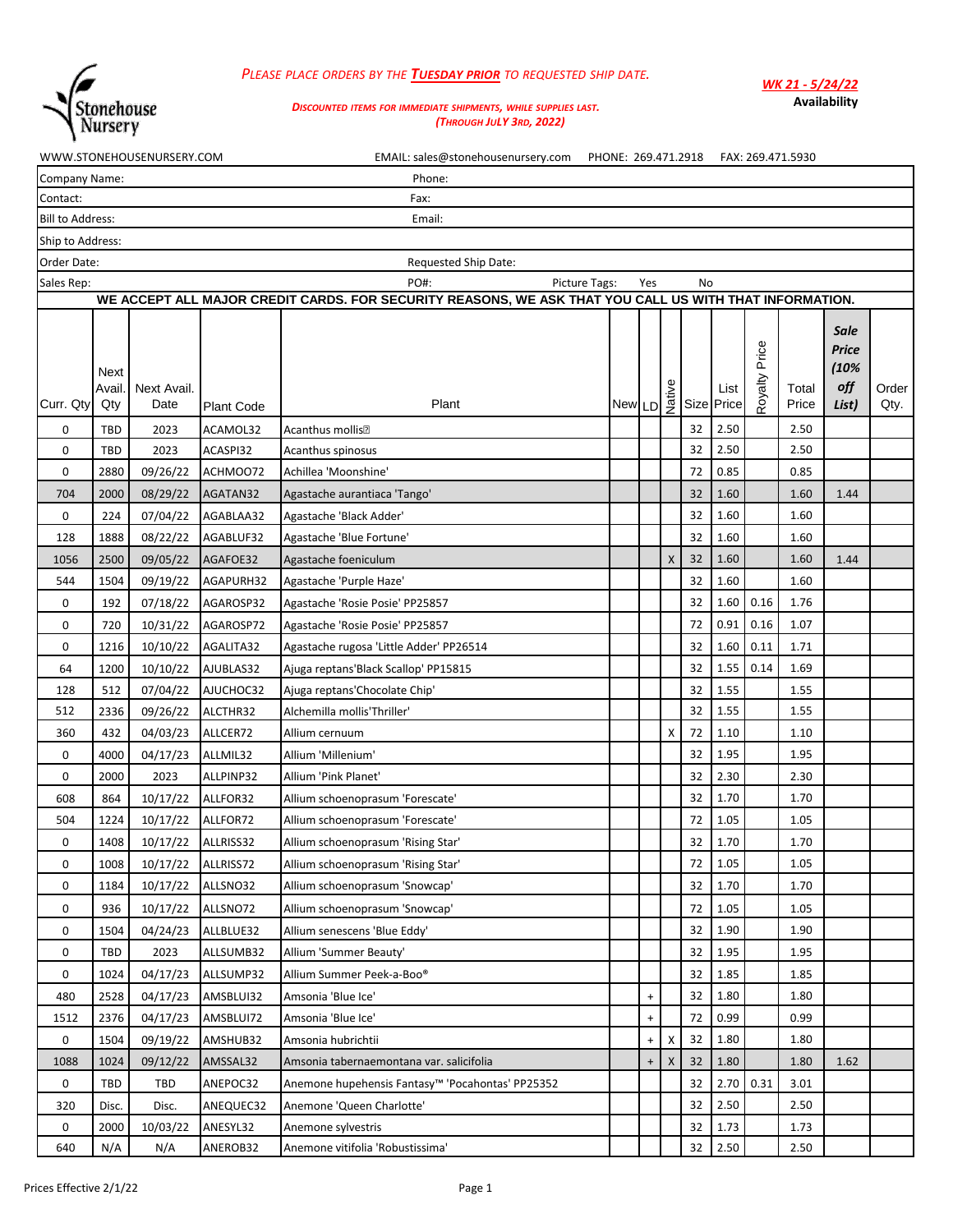|           | Next<br>Avail | Next Avail. |                   |                                                            |            |                                  |   |    | New LD $\frac{2}{\frac{19}{2}}$ Size Price | Price<br>Royalty | Total | <b>Sale</b><br>Price<br>(10%<br>off | Order |
|-----------|---------------|-------------|-------------------|------------------------------------------------------------|------------|----------------------------------|---|----|--------------------------------------------|------------------|-------|-------------------------------------|-------|
| Curr. Qty | Qty           | Date        | <b>Plant Code</b> | Plant                                                      |            |                                  |   |    |                                            |                  | Price | List)                               | Qty.  |
| 224       | 704           | 08/01/22    | ANTROS32          | Antirrhinum hispanicum 'Roseum'                            |            |                                  |   | 32 | 1.65                                       |                  | 1.65  |                                     |       |
| 2592      | 4000          | 04/24/23    | ARASUNK32         | Aralia cordata 'Sun King'                                  |            | $+$                              |   | 32 | 3.20                                       |                  | 3.20  |                                     |       |
| 0         | 1504          | 08/15/22    | ASCINC32          | Asclepias incarnata                                        | <b>NEW</b> |                                  | Χ | 32 | 1.60                                       |                  | 1.60  |                                     |       |
| 0         | 4000          | 06/05/23    | ASCTUB32          | Asclepias tuberosa                                         |            | $\ddot{}$                        | X | 32 | 1.60                                       |                  | 1.60  |                                     |       |
| 0         | 800           | 09/26/22    | ASTBRIV32         | Aster 'Bridal Veil' PP23966                                |            |                                  |   | 32 | 1.60                                       | 0.26             | 1.86  |                                     |       |
| 0         | 992           | 04/17/23    | ASTAVO32          | Aster cordifolius 'Avondale'                               |            |                                  |   | 32 | 1.60                                       |                  | 1.60  |                                     |       |
| 0         | 416           | 07/25/22    | ASTDIV32          | Aster divaricatus                                          |            |                                  | X | 32 | 1.60                                       |                  | 1.60  |                                     |       |
| 0         | 1024          | 04/17/23    | ASTBLU32          | Aster laevis 'Bluebird'                                    |            |                                  |   | 32 | 1.60                                       |                  | 1.60  |                                     |       |
| 0         | 192           | 06/20/22    | ASTGRAC32         | Aster novae-angliae 'Grape Crush' PPAF                     | <b>NEW</b> |                                  |   | 32 | 1.70                                       | 0.16             | 1.86  |                                     |       |
| 0         | 672           | 06/06/22    | ASTPURD32         | Aster novae-angliae 'Purple Dome'                          |            | $\ddot{}$                        |   | 32 | 1.60                                       |                  | 1.60  |                                     |       |
| 0         | 1200          | 07/03/23    | ASTWOOLB32        | Aster 'Wood's Light Blue'                                  |            |                                  |   | 32 | 1.60                                       |                  | 1.60  |                                     |       |
| 0         | 512           | 09/19/22    | BERROT32          | Bergenia cordifolia 'Rotblum'                              |            |                                  |   | 32 | 1.60                                       |                  | 1.60  |                                     |       |
| 0         | 2368          | 09/05/22    | BRUSEAH32         | Brunnera macrophylla 'Sea Heart' PP24684                   |            |                                  |   | 32 | 3.10                                       | 0.31             | 3.41  |                                     |       |
| 0         | 2368          | 09/05/22    | BRUSILH32         | Brunnera macrophylla 'Silver Heart' PP24685                |            |                                  |   | 32 | 3.10                                       | 0.31             | 3.41  |                                     |       |
| 480       | 1024          | 09/26/22    | CALBLUC32         | Calamintha nepeta 'Blue Cloud'                             |            |                                  |   | 32 | 1.60                                       |                  | 1.60  |                                     |       |
| 0         | 1760          | 06/27/22    | CALMONW32         | Calamintha nepeta 'Montrose White'                         |            |                                  |   | 32 | 1.60                                       |                  | 1.60  |                                     |       |
| 0         | 1440          | 06/27/22    | CALMONW72         | Calamintha nepeta 'Montrose White'                         |            |                                  |   | 72 | 0.99                                       |                  | 0.99  |                                     |       |
| 800       | 1504          | 08/29/22    | CALNEP32          | Calamintha nepeta subsp. nepeta                            |            |                                  |   | 32 | 1.55                                       |                  | 1.55  |                                     |       |
| 0         | 792           | 10/10/22    | CALNEP72          | Calamintha nepeta subsp. nepeta                            |            |                                  |   | 72 | 0.96                                       |                  | 0.96  |                                     |       |
| 0         | 512           | 09/12/22    | CALINV32          | Callirhoe involucrata                                      |            |                                  | X | 32 | 1.65                                       |                  | 1.65  |                                     |       |
| 160       | 2200          | 09/26/22    | CAMRAPB32         | Campanula carpatica 'Rapido Blue'                          |            |                                  |   | 32 | 1.60                                       |                  | 1.60  |                                     |       |
| 128       | 1600          | 09/26/22    | CAMRAPW32         | Campanula carpatica 'Rapido White'                         |            |                                  |   | 32 | 1.60                                       |                  | 1.60  |                                     |       |
| 0         | 1984          | 08/29/22    | CAMFRE32          | Campanula glomerata 'Freya' PP22738                        |            |                                  |   | 32 | 2.70                                       | 0.26             | 2.96  |                                     |       |
| 0         | 960           | 07/18/22    | CARDARK32         | Caryopteris x clandonensis 'Dark Knight'                   |            |                                  |   | 32 | 1.70                                       |                  | 1.70  |                                     |       |
| 0         | 800           | 08/15/22    | CENCOC32          | Centranthus ruber 'Coccineus'                              |            |                                  |   | 32 | 1.60                                       |                  | 1.60  |                                     |       |
| 1536      | 2500          | 10/10/22    | CERPLU32          | Ceratostigma plumbaginoides                                |            | $\ddot{}$                        |   | 32 | 1.70                                       |                  | 1.70  |                                     |       |
| 0         | 1504          | 09/12/22    | CHEGLA32          | Chelone glabra                                             |            | $\ddot{}$                        | X | 32 | 1.70                                       |                  | 1.70  |                                     |       |
| 0         | 2000          | 09/26/22    | CHEBLAA32         | Chelone glabra 'Black Ace'                                 |            | $\ddot{}$                        |   | 32 | 1.70                                       |                  | 1.70  |                                     |       |
| 0         | 1824          | 08/08/22    | CHEHOTL32         | Chelone Ivonii 'Hot Lips'                                  |            | $+$                              |   | 32 | 1.70                                       |                  | 1.70  |                                     |       |
| 704       | 480           | 08/29/22    | CORSUPS32         | Coreopsis 'Super Star' PP30805                             | <b>NEW</b> |                                  |   | 32 | 1.60                                       | 0.16             | 1.76  |                                     |       |
| 0         | 800           | 07/25/22    | CORGILL32         | Coreopsis 'Gilded Lace'                                    |            |                                  |   | 32 | 1.60                                       | 0.13             | 1.73  |                                     |       |
| 768       | 1216          | 09/19/22    | CORCRER32         | Coreopsis UpTick™ Cream & Red PP28866                      |            |                                  |   | 32 | 1.60                                       | 0.16             | 1.76  |                                     |       |
| 544       | 1216          | 09/19/22    | CORGOLB32         | Coreopsis UpTick™ Gold & Bronze PP28882                    |            |                                  |   | 32 | 1.60                                       | 0.16             | 1.76  |                                     |       |
| 0         | 1216          | 09/19/22    | CORYELR32         | Coreopsis UpTick™ Yellow & Red PP28865                     |            |                                  |   | 32 | 1.60                                       | 0.16             | 1.76  |                                     |       |
| 0         | 1024          | 10/17/22    | CORMAYC32         | Coreopsis verticillata Mayo Clinic Flower of Hope™ PP24688 |            |                                  |   | 32 | 1.70                                       | 0.26             | 1.96  |                                     |       |
| 96        | 1856          | 09/19/22    | DALPUR32          | Dalea purpurea                                             | <b>NEW</b> | $\begin{array}{c} + \end{array}$ | Χ | 32 | 1.75                                       |                  | 1.75  |                                     |       |
| 320       | 1024          | 09/19/22    | DIACAR32          | Dianthus carthusianorum                                    |            |                                  |   | 32 | 1.60                                       |                  | 1.60  |                                     |       |
| 0         | 480           | 08/29/22    | DIABATP32         | Dianthus gratianopolitanus 'Bath's Pink'                   |            |                                  |   | 32 | 1.60                                       |                  | 1.60  |                                     |       |
|           |               |             | DIAFIR32          |                                                            |            |                                  |   | 32 | 1.60                                       |                  | 1.60  |                                     |       |
| 0         | 1024          | 07/25/22    |                   | Dianthus gratianopolitanus 'Firewitch'                     |            |                                  |   | 72 | 0.87                                       |                  | 0.87  |                                     |       |
| 0         | 1944          | 07/04/22    | DIAFIR72          | Dianthus gratianopolitanus 'Firewitch'                     |            |                                  |   |    |                                            |                  |       |                                     |       |
| 0         | 352           | 08/29/22    | DIABRIL32         | Dianthus Vivid <sup>™</sup> Bright Light PP28239           |            |                                  |   | 32 | 1.60                                       | 0.11             | 1.71  |                                     |       |
| 0         | 480           | 06/27/22    | DIGARCFR32        | Digitalis Artic Fox Rose PP31900                           | <b>NEW</b> |                                  |   | 32 | 1.65                                       | 0.16             | 1.81  |                                     |       |
| 0         | 1792          | 08/29/22    | ECHCLE32          | Echinacea Butterfly™ 'Cleopatra' PP24631                   |            |                                  |   | 32 | 3.15                                       | 0.19             | 3.34  |                                     |       |
| 0         | 2336          | 09/05/22    | ECHORAS32         | Echinacea Butterfly™ Orange Skipper™ PPAF                  |            |                                  |   | 32 | 3.15                                       | 0.19             | 3.34  |                                     |       |
| 0         | 2334          | 09/05/22    | ECHPURE32         | Echinacea Butterfly <sup>™</sup> 'Purple Emperor' PP24459  |            |                                  |   | 32 | 3.15                                       | 0.19             | 3.34  |                                     |       |
| $\pmb{0}$ | 2240          | 09/05/22    | ECHRAIM32         | Echinacea Butterfly™ Rainbow Marcella™ PP28573             | <b>NEW</b> |                                  |   | 32 | 3.15                                       | 0.26             | 3.41  |                                     |       |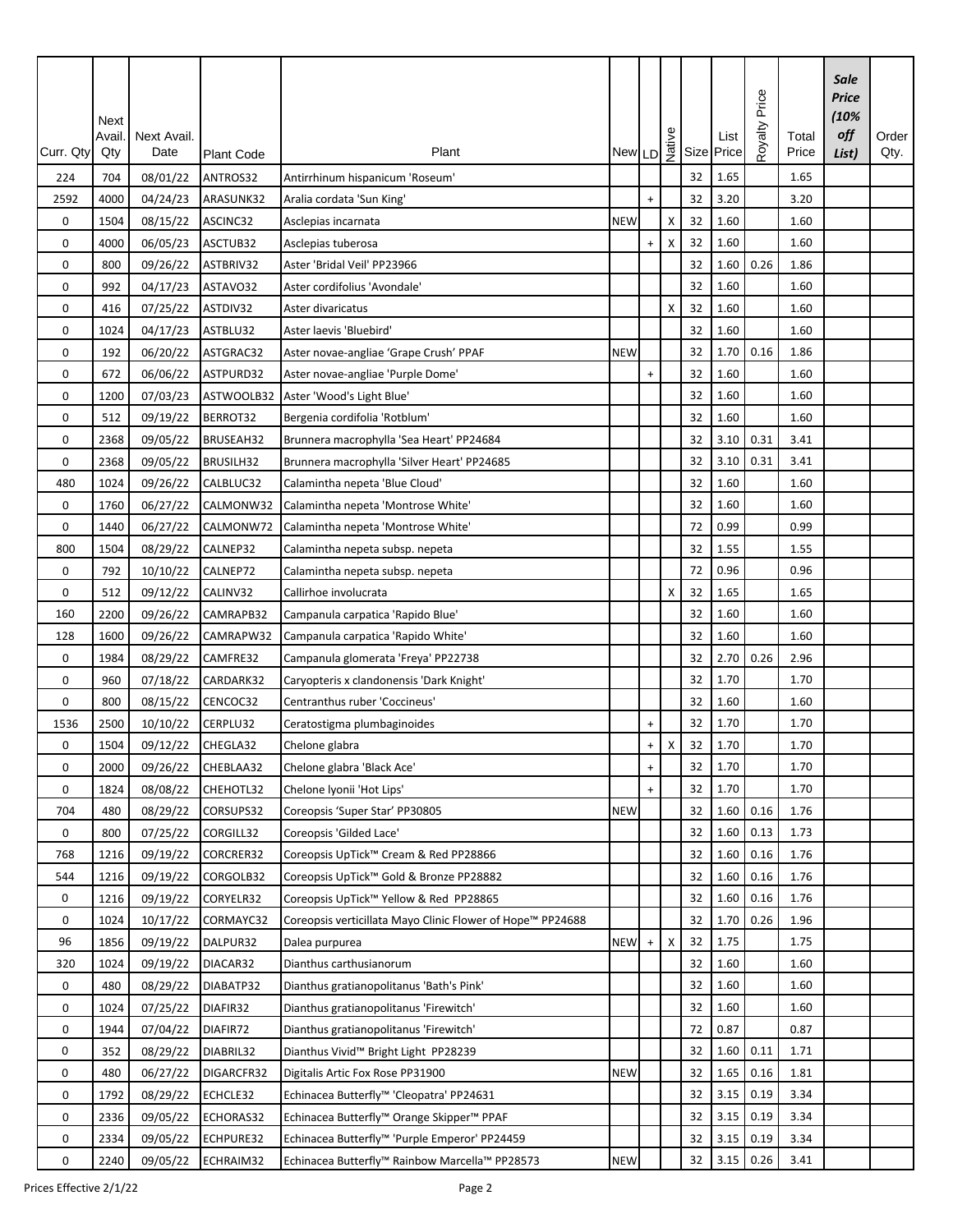| Curr. Qty | Next<br>Avail.<br>Qty | Next Avail.<br>Date | <b>Plant Code</b> | Plant                                                        |            |                                  |    |    | List<br>New LD $\frac{1}{2}$ Size Price | Price<br>Royalty | Total<br>Price | Sale<br><b>Price</b><br>(10%<br>off<br>List) | Order<br>Qty. |
|-----------|-----------------------|---------------------|-------------------|--------------------------------------------------------------|------------|----------------------------------|----|----|-----------------------------------------|------------------|----------------|----------------------------------------------|---------------|
| 0         | 2496                  | 09/12/22            | ECHYELRM32        | Echinacea Butterfly™ Yellow Rainbow Marcella™ PP32292        | <b>NEW</b> |                                  |    | 32 | 3.15                                    | 0.26             | 3.41           |                                              |               |
| 0         | 2400                  | 09/26/22            | ECHPOS32          | Echinacea Butterfly™Postman™ PP28524                         | <b>NEW</b> |                                  |    | 32 | 3.15                                    | 0.19             | 3.34           |                                              |               |
| 0         | 3488                  | 09/05/22            | ECHSWEC32         | Echinacea Cone-Fections™ 'Sweet Chili' PP30322               | <b>NEW</b> |                                  |    | 32 | 3.15                                    | 0.26             | 3.41           |                                              |               |
| 0         | 1856                  | 09/05/22            | ECHKINTO32        | Echinacea KISMET® Intense Orange PP28769                     |            |                                  |    | 32 | 3.15                                    | 0.26             | 3.41           |                                              |               |
| 0         | 320                   | 09/05/22            | ECHKRAS32         | Echinacea KISMET® Raspberry PP28768                          |            |                                  |    | 32 | 3.15                                    | 0.26             | 3.41           |                                              |               |
| 0         | 1408                  | 09/05/22            | ECHKWHI32         | Echinacea KISMET® White PP30856                              |            |                                  |    | 32 | 3.15                                    | 0.26             | 3.41           |                                              |               |
| 0         | 1728                  | 09/05/22            | ECHKYEL32         | Echinacea KISMET® Yellow PP29922                             |            |                                  |    | 32 | 3.15<br>1.75                            | 0.26             | 3.41           |                                              |               |
| 0         | 672                   | 09/12/22            | ECHPAL32          | Echinacea pallida                                            | <b>NEW</b> |                                  | X  | 32 |                                         |                  | 1.75           |                                              |               |
| 256       | 2784                  | 09/12/22            | ECHPAR32          | Echinacea paradoxa                                           |            |                                  | X  | 32 | 1.75                                    |                  | 1.75           |                                              |               |
| 0         | 9040                  | 09/26/22            | ECHPIXM32         | Echinacea Pixie Meadowbrite™ PP18546                         |            |                                  |    | 32 | 3.30                                    | 0.26             | 3.56           |                                              |               |
| 0         | 2016                  | 08/29/22            | ECHPIXM72         | Echinacea Pixie Meadowbrite™ PP18546                         |            |                                  |    | 72 | 2.70                                    | 0.26             | 2.96           |                                              |               |
| 928       | 576                   | 07/25/22            | ECHPUR32          | Echinacea purpurea                                           |            |                                  | х  | 32 | 1.65                                    |                  | 1.65           |                                              |               |
| 0         | 2592                  | 09/26/22            | ECHBUTK32         | Echinacea purpurea Cone-Fections™ 'Butterfly Kisses' PP24458 |            |                                  |    | 32 | 3.15                                    | 0.26             | 3.41           |                                              |               |
| 704       | 2752                  | 08/22/22            | ECHFATA32         | Echinacea purpurea 'Fatal Attraction' PP18429                |            |                                  |    | 32 | 3.15                                    | 0.21             | 3.36           |                                              |               |
| 0         | 2688                  | 09/05/22            | ECHGRET32         | Echinacea purpurea 'Green Twister'                           |            |                                  |    | 32 | 1.75                                    |                  | 1.75           |                                              |               |
| 0         | 2000                  | 09/26/22            | ECHMAG32          | Echinacea purpurea 'Magnus'                                  |            |                                  |    | 32 | 1.65                                    |                  | 1.65           |                                              |               |
| 0         | 1024                  | 10/10/22            | ECHPOWW32         | Echinacea purpurea 'Pow Wow White'                           |            |                                  |    | 32 | 1.75                                    |                  | 1.75           |                                              |               |
| 0         | 1280                  | 09/26/22            |                   | ECHPOWWB32 Echinacea purpurea 'Pow Wow Wild Berry'           |            |                                  |    | 32 | 1.75                                    |                  | 1.75           |                                              |               |
| 0         | 1024                  | 08/22/22            | ECHRUBS32         | Echinacea purpurea 'Ruby Star'                               |            |                                  |    | 32 | 1.65                                    |                  | 1.65           |                                              |               |
| 0         | 2000                  | 09/26/22            | ECHWHIS32         | Echinacea purpurea 'White Swan'                              |            |                                  |    | 32 | 1.65                                    |                  | 1.65           |                                              |               |
| 0         | 1248                  | 10/10/22            | ECHSSAN32         | Echinacea Sombreo® Sangrita PP30138                          | <b>NEW</b> |                                  |    | 32 | 3.15                                    | 0.15             | 3.30           |                                              |               |
| 0         | 1024                  | 07/18/22            | ECHSADOO32        | Echinacea Sombrero® Adobe Orange PP26639                     |            |                                  |    | 32 | 3.15                                    | 0.15             | 3.30           |                                              |               |
| 0         | 928                   | 06/13/22            | ECHSBAJB32        | Echinacea Sombrero® Baja Burgundy PP28162                    |            |                                  |    | 32 | 3.15                                    | 0.15             | 3.30           |                                              |               |
| 992       | 4000                  | 10/10/22            | ECHSHOTC32        | Echinacea Sombrero® Hot Coral PP23097                        |            |                                  |    | 32 | 3.15                                    | 0.15             | 3.30           |                                              |               |
| 0         | 576                   | 07/04/22            | ECHSLEMY32        | Echinacea Sombrero® Lemon Yellow Improved PP30116            |            |                                  |    | 32 | 3.15                                    | 0.15             | 3.30           |                                              |               |
| 544       | 3904                  | 09/26/22            | ECHSSALR32        | Echinacea Sombrero® Salsa Red PP23105                        |            |                                  |    | 32 | 3.15                                    | 0.15             | 3.30           |                                              |               |
| 0         | 2880                  | 09/26/22            | ECHSTREA32        | Echinacea Sombrero® Tres Amigos PP30750                      |            |                                  |    | 32 | 3.15                                    | 0.15             | 3.30           |                                              |               |
| 0         | 1500                  | 08/22/22            | ERYYUC32          | Eryingium yuccifolium                                        |            |                                  | X. | 32 | 1.60                                    |                  | 1.60           |                                              |               |
| 0         | 1024                  | 07/18/22            | EUPBABJ32         | Eupatorium dubium 'Baby Joe' PP20320                         |            | $\ddot{}$                        |    | 32 | 1.80                                    | 0.17             | 1.97           |                                              |               |
| 224       | 1024                  | 08/22/22            | EUPPINF32         | Eupatorium fortunei 'Pink Frost'                             |            |                                  |    | 32 | 1.80                                    |                  | 1.80           |                                              |               |
| 96        | 448                   | 09/26/22            | EUPPUR32          | Eupatorium purpureum                                         |            | $\ddot{}$                        | Χ  | 32 | 1.70                                    |                  | 1.70           |                                              |               |
| 0         | 1024                  | 08/15/22            | EUPGAT32          | Eupatorium purpureum ssp. maculatum 'Gateway'                |            | $\ddot{}$                        |    | 32 | 1.80                                    |                  | 1.80           |                                              |               |
| 128       | 1600                  | 09/26/22            | GALODO32          | Galium odoratum                                              |            |                                  |    | 32 | 1.70                                    |                  | 1.70           |                                              |               |
| 0         | 320                   | 09/19/22            | GAUPINC32         | Gaura lindheimeri 'Pink Cloud'                               |            | $\ddot{}$                        |    | 32 | 1.60                                    |                  | 1.60           |                                              |               |
| 0         | 576                   | 09/19/22            | GAUPINC72         | Gaura lindheimeri 'Pink Cloud'                               |            | $\begin{array}{c} + \end{array}$ |    | 72 | 0.87                                    |                  | 0.87           |                                              |               |
| 320       | 512                   | 09/19/22            | GAUSISP32         | Gaura lindheimeri 'Siskiyou Pink'                            |            | $\ddot{}$                        |    | 32 | 1.60                                    |                  | 1.60           |                                              |               |
| 0         | 360                   | 09/19/22            | GAUSISP72         | Gaura lindheimeri 'Siskiyou Pink'                            |            | $\begin{array}{c} + \end{array}$ |    | 72 | 0.87                                    |                  | 0.87           |                                              |               |
| 96        | 320                   | 09/05/22            | GAUWHIB32         | Gaura lindheimeri 'Whirling Butterflies'                     |            | $\ddot{}$                        |    | 32 | 1.60                                    |                  | 1.60           |                                              |               |
| 216       | 216                   | 06/20/22            | GAUWHIB72         | Gaura lindheimeri 'Whirling Butterflies'                     |            | $\begin{array}{c} + \end{array}$ |    | 72 | 0.87                                    |                  | 0.87           |                                              |               |
| 192       | 960                   | 08/08/22            | GENBLUC32         | Gentiana cruciata 'Blue Cross'                               |            | $\ddot{}$                        |    | 32 | 1.90                                    |                  | 1.90           |                                              |               |
| 32        | 1760                  | 08/15/22            | GERBIO32          | Geranium cantabrigiense 'Biokovo'                            |            |                                  |    | 32 | 2.10                                    |                  | 2.10           |                                              |               |
| 0         | 720                   | 08/08/22            | GERBIO72          | Geranium cantabrigiense 'Biokovo'                            |            |                                  |    | 72 | 1.50                                    |                  | 1.50           |                                              |               |
| 0         | 640                   | 08/15/22            | GERCRYR32         | Geranium cantabrigiense Crystal Rose PP20809                 |            |                                  |    | 32 | 2.10                                    | 0.29             | 2.39           |                                              |               |
| 288       | 1536                  | 09/19/22            | GERKAR32          | Geranium cantabrigiense 'Karmina'                            |            |                                  |    | 32 | 2.10                                    |                  | 2.10           |                                              |               |
| 720       | 1008                  | 08/08/22            | GERKAR72          | Geranium cantabrigiense 'Karmina'                            |            |                                  |    | 72 | 1.50                                    |                  | 1.50           |                                              |               |
| 0         | 1088                  | 08/08/22            | GERBEV32          | Geranium macrorrhizum 'Bevan's Variety'                      |            |                                  |    | 32 | 2.25                                    |                  | 2.25           |                                              |               |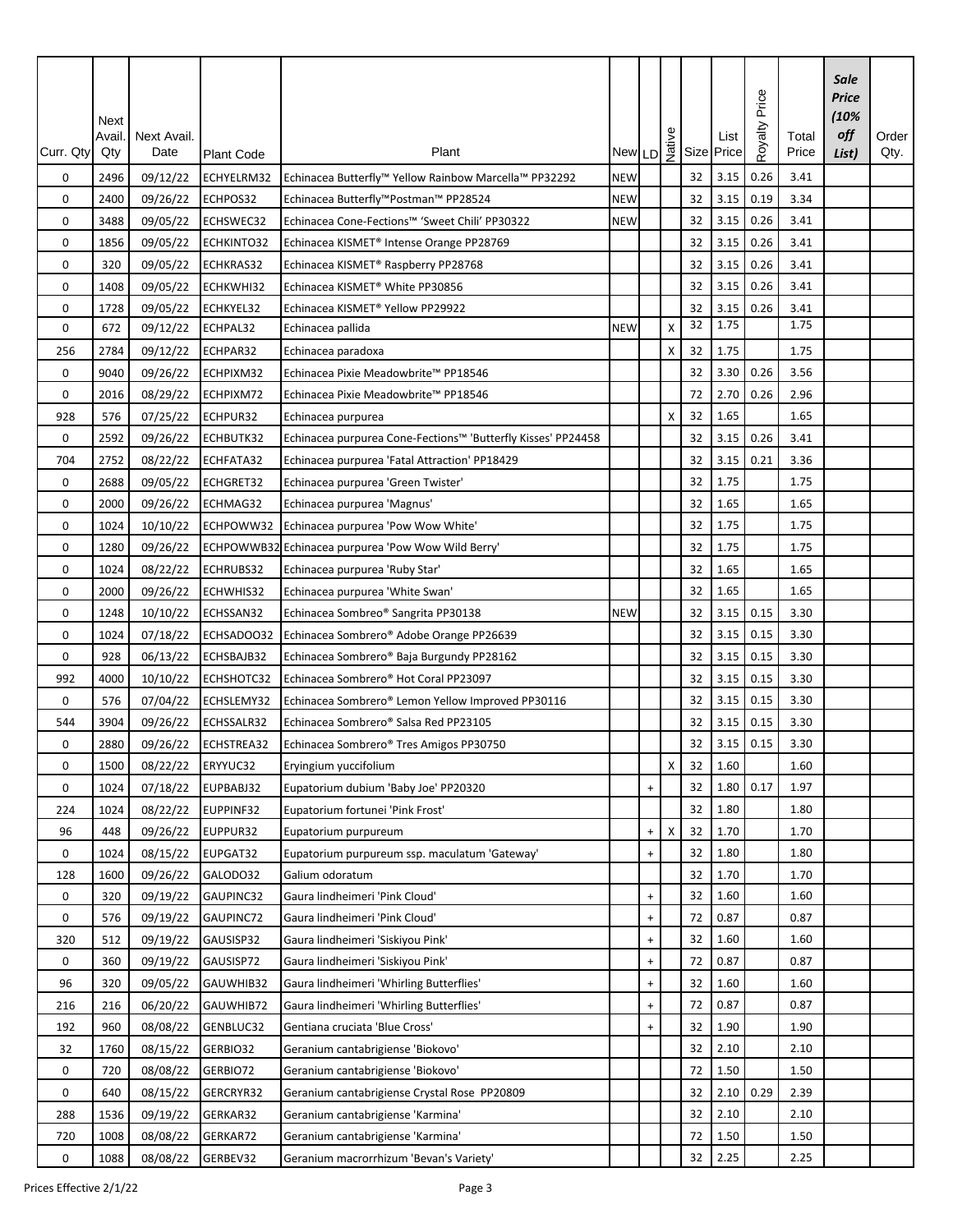| Curr. Qty   | Next<br>Avail<br>Qty | <b>Next Avail</b><br>Date | <b>Plant Code</b> | Plant                                                 |            |                                  |   |    | New LD $\frac{9}{2}$ Size Price | Price<br>Royalty | Total<br>Price | Sale<br><b>Price</b><br>(10%<br>off<br>List) | Order<br>Qty. |
|-------------|----------------------|---------------------------|-------------------|-------------------------------------------------------|------------|----------------------------------|---|----|---------------------------------|------------------|----------------|----------------------------------------------|---------------|
| 0           | 1504                 | 09/19/22                  | GERING32          | Geranium macrorrhizum 'Ingwersen's Variety'           |            |                                  |   | 32 | 2.25                            |                  | 2.25           |                                              |               |
| 0           | 1504                 | 05/22/23                  | GERSPE32          | Geranium macrorrhizum 'Spessart'                      |            |                                  |   | 32 | 2.25                            |                  | 2.25           |                                              |               |
| 0           | 2144                 | 06/13/22                  | GERMACU32         | Geranium maculatum                                    |            |                                  | X | 32 | 2.25                            |                  | 2.25           |                                              |               |
| 0           | 1920                 | 06/13/22                  | GERROZ32          | Geranium 'Rozanne'                                    |            |                                  |   | 32 | 3.20                            | 0.11             | 3.31           |                                              |               |
| 0           | 1600                 | 09/19/22                  | GERSAN32          | Geranium sanguineum                                   |            |                                  |   | 32 | 2.25                            |                  | 2.25           |                                              |               |
| $\mathbf 0$ | 480                  | 08/15/22                  | GERMAXF32         | Geranium sanguineum 'Max Frei'                        |            |                                  |   | 32 | 2.30                            |                  | 2.30           |                                              |               |
| 0           | 960                  | 09/12/22                  | GERSTR32          | Geranium sanguineum var. striatum                     |            |                                  |   | 32 | 2.25                            |                  | 2.25           |                                              |               |
| 32          | 1920                 | 08/29/22                  | GEUTRI32          | Geum triflorum                                        | <b>NEW</b> |                                  | X | 32 | 1.85                            |                  | 1.85           |                                              |               |
| 0           | 2000                 | 2023                      | CALKARF32         | Grass-Calamagrostis acutiflora 'Karl Foerster'        |            |                                  |   | 32 | 1.75                            |                  | 1.75           |                                              |               |
| 0           | 656                  | 08/08/22                  | CALBRA32          | Grass-Calamagrostis brachytricha                      |            |                                  |   | 32 | 1.65                            |                  | 1.65           |                                              |               |
| 1600        | 3520                 | 07/11/22                  | CALCHE32          | Grass-Calamagrostis 'Cheju-Do'                        |            |                                  |   | 32 | 1.75                            |                  | 1.75           | 1.58                                         |               |
| 1760        | 1984                 | 09/05/22                  | CARBRE32          | Grass-Carex brevior                                   |            |                                  | X | 32 | 1.65                            |                  | 1.65           | 1.49                                         |               |
| 0           | TBD                  | 10/31/22                  | CARBLUZ32         | Grass-Carex flacca 'Blue Zinger'                      |            |                                  |   | 32 | 1.70                            |                  | 1.70           |                                              |               |
| 0           | TBD                  | 02/06/23                  | CARBLUZ72         | Grass-Carex flacca 'Blue Zinger'                      |            |                                  |   | 72 | 1.30                            |                  | 1.30           |                                              |               |
| 1728        | $\mathbf{0}$         | 04/10/23                  | CARICED32         | Grass-Carex morrowii 'Ice Dance'                      |            |                                  |   | 32 | 1.85                            |                  | 1.85           | 1.67                                         |               |
| 1152        | $\mathbf{0}$         | 04/10/23                  | CARICED72         | Grass-Carex morrowii 'Ice Dance'                      |            |                                  |   | 72 | 1.40                            |                  | 1.40           | 1.26                                         |               |
| 0           | 1024                 | 10/10/22                  | CARPEN32          | Grass-Carex pensylvanica                              |            |                                  | X | 32 | 1.85                            |                  | 1.85           |                                              |               |
| 0           | 2000                 | 10/17/22                  | CARROS32          | Grass-Carex rosea                                     |            |                                  | X | 32 | 1.75                            |                  | 1.75           |                                              |               |
| 0           | TBD                  | 2023                      | PANNOR32          | Grass-Panicum virgatum 'Northwind'                    |            |                                  |   | 32 | 2.10                            |                  | 2.10           |                                              |               |
| 0           | <b>TBD</b>           | 2023                      | PANSHE32          | Grass-Panicum virgatum 'Shenandoah'                   |            |                                  |   | 32 | 2.10                            |                  | 2.10           |                                              |               |
| 0           | <b>TBD</b>           | TBD                       | PENREDH32         | Grass-Pennisetum alopecuroides 'Red Head'             |            |                                  |   | 32 | 1.75                            |                  | 1.75           |                                              |               |
| 0           | 1024                 | 03/13/23                  | SCHSCO32          | Grass-Schizachyrium scoparium                         |            |                                  | х | 32 | 1.70                            |                  | 1.70           |                                              |               |
| 0           | TBD                  | 2023                      | SESAUT32          | Grass-Sesleria autumnalis                             |            |                                  |   | 32 | 1.80                            |                  | 1.80           |                                              |               |
| 2624        | 2500                 | 04/03/23                  | SESGRE32          | Grass-Sesleria 'Greenlee Hybrid'                      |            |                                  |   | 32 | 1.80                            |                  | 1.80           | 1.62                                         |               |
| 0           | 1824                 | 09/19/22                  | SPOHET32          | Grass-Sporobolus heterolepis                          |            |                                  | х | 32 | 1.80                            |                  | 1.80           |                                              |               |
| 0           | 864                  | 09/19/22                  | SPOHET72          | Grass-Sporobolus heterolepis                          |            |                                  | Χ | 72 | 1.40                            |                  | 1.40           |                                              |               |
| 0           | 1500                 | 08/15/22                  | HELBAN32          | Helenium autumnale Mariachi™ 'Bandera' PP27397        |            | $\ddot{}$                        |   | 32 | 1.90                            | 0.26             | 2.16           |                                              |               |
| 0           | 960                  | 09/12/22                  | HELFUE32          | Helenium autumnale Mariachi™ 'Fuego' PP25977          |            | $+$                              |   | 32 | $1.90 \, 0.26$                  |                  | 2.16           |                                              |               |
| 0           | 416                  | 08/08/22                  | HELSAL32          | Helenium autumnale Mariachi™ 'Salsa' PP25978          |            | $\ddot{}$                        |   | 32 | 1.90                            | 0.26             | 2.16           |                                              |               |
| 0           | 1152                 | 09/12/22                  | HELSIE32          | Helenium autumnale Mariachi™ 'Siesta' PP25969         |            | $\ddot{}$                        |   | 32 | 1.90                            | 0.26             | 2.16           |                                              |               |
| 0           | 1216                 | 09/12/22                  | HELSOM32          | Helenium autumnale Mariachi™ 'Sombrero' PP25968       |            | $+$                              |   | 32 | 1.90                            | 0.26             | 2.16           |                                              |               |
| 960         | 1056                 | 09/05/22                  | HELHEL32          | Heliopsis helianthoides                               | <b>NEW</b> | $\begin{array}{c} + \end{array}$ | X | 32 | 1.70                            |                  | 1.70           | 1.53                                         |               |
| 0           | 1024                 | 09/19/22                  | HELSUMN32         | Heliopsis helianthoides 'Summer Nights'               |            | $+$                              |   | 32 | 1.70                            |                  | 1.70           |                                              |               |
| 480         | 2400                 | 08/15/22                  | HELBURH32         | Heliopsis helianthoides var. scabra 'Burning Hearts'  | <b>NEW</b> | $\ddot{}$                        |   | 32 | 1.70                            |                  | 1.70           |                                              |               |
| 0           | 1504                 | 08/15/22                  | HELBLEH32         | Heliopsis helianthoides var. scabra 'Bleeding Hearts' |            | $\ddot{}$                        |   | 32 | 1.70                            |                  | 1.70           |                                              |               |
| 32          | 2368                 | 02/13/23                  | HEUBERS32         | Heuchera 'Berry Smoothie' PP21871                     |            |                                  |   | 32 | 3.10                            | 0.26             | 3.36           |                                              |               |
| 960         | 2368                 | 02/13/23                  | HEUBLAT32         | Heuchera 'Black Taffeta' PP26162                      |            |                                  |   | 32 | 3.10                            | 0.26             | 3.36           |                                              |               |
| 0           | 2400                 | 10/03/22                  | HEUCAR32          | Heuchera 'Caramel' PP16560                            |            |                                  |   | 32 | 3.10                            | 0.16             | 3.26           |                                              |               |
| 416         | 384                  | 06/06/22                  | HEUFPUR32         | Heuchera FOREVER <sup>®</sup> Purple PP26358          |            |                                  |   | 32 | 3.10                            | 0.26             | 3.36           |                                              |               |
| 0           | 1728                 | 12/12/22                  | HEUFRED32         | Heuchera FOREVER® Red PP29644                         |            |                                  |   | 32 | 3.10                            | 0.26             | 3.36           |                                              |               |
| 288         | 2848                 | 02/20/23                  | HEUGEOP32         | Heuchera 'Georgia Peach' PP19375                      |            |                                  |   | 32 | 3.10                            | 0.26             | 3.36           |                                              |               |
| 0           | 608                  | 08/15/22                  | HEUGRES32         | Heuchera 'Green Spice'                                |            |                                  |   | 32 | 3.10                            |                  | 3.10           |                                              |               |
| 128         | 2688                 | 02/20/23                  | HEULIMM32         | Heuchera 'Lime Marmalade' PP21861                     |            |                                  |   | 32 | 3.10                            | 0.26             | 3.36           |                                              |               |
| 0           | 3680                 | 08/01/22                  | HEUPALP32         | Heuchera micrantha 'Palace Purple'                    |            |                                  |   | 32 | 1.65                            |                  | 1.65           |                                              |               |
| 0           | 864                  | 08/15/22                  | HEUPALP72         | Heuchera micrantha 'Palace Purple'                    |            |                                  |   | 72 | 0.95                            |                  | 0.95           |                                              |               |
| 0           | 352                  | 08/29/22                  | HEUMIDR32         | Heuchera 'Midnight Rose' PP18551                      |            |                                  |   | 32 | $3.10 \ 0.26$                   |                  | 3.36           |                                              |               |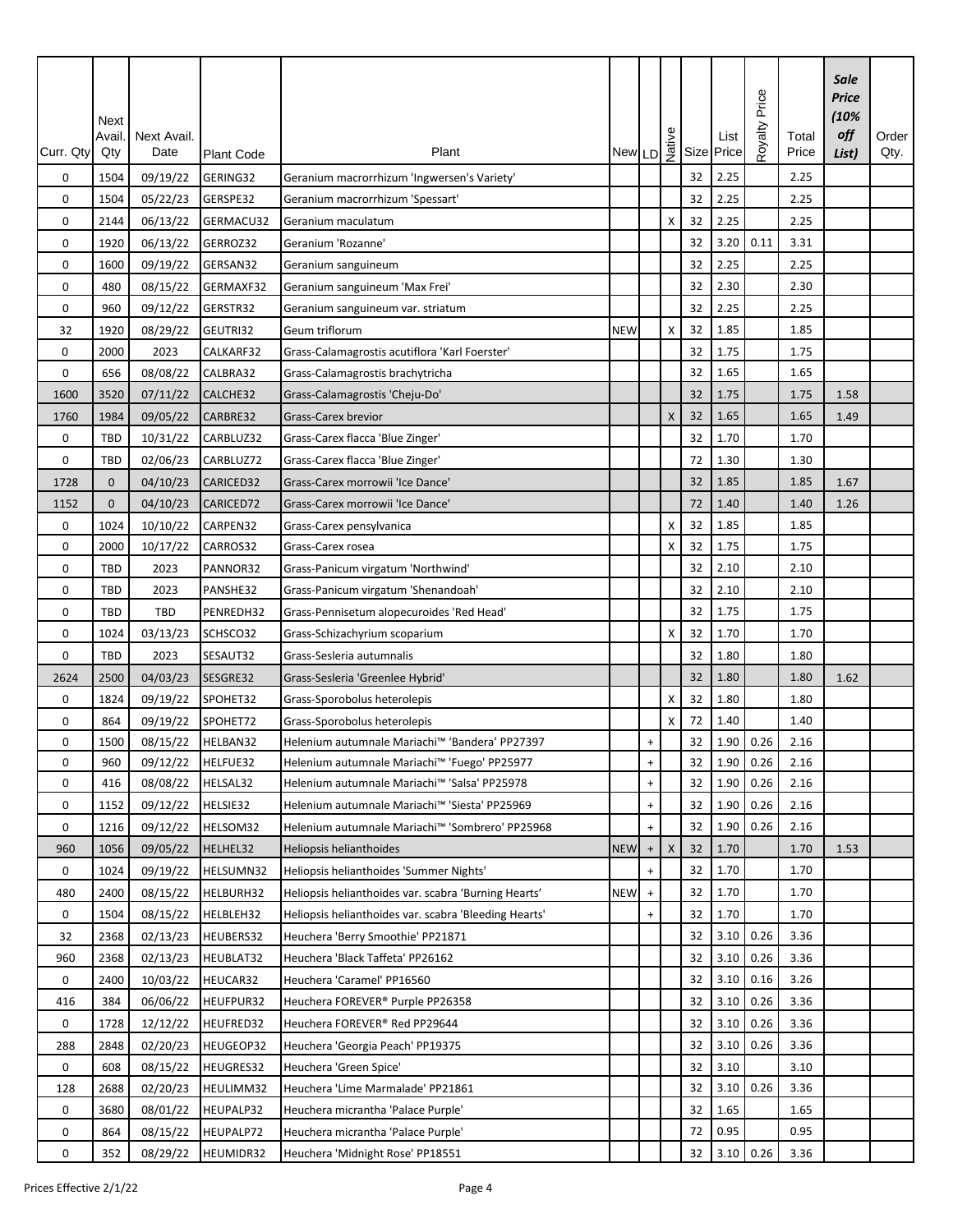| Curr. Qty | Next<br>Avail<br>Qty | Next Avail.<br>Date | Plant Code | Plant                                         |            |                                  |   |    | New LD $\frac{9}{2}$ Size Price | Price<br>Royalty | Total<br>Price | Sale<br>Price<br>(10%<br>off<br>List) | Order<br>Qty. |
|-----------|----------------------|---------------------|------------|-----------------------------------------------|------------|----------------------------------|---|----|---------------------------------|------------------|----------------|---------------------------------------|---------------|
| 352       | 1120                 | 07/04/22            | HEUNELIM32 | Heuchera Northern Exposure™ Lime PP29162      | <b>NEW</b> |                                  |   | 32 | 3.10                            | 0.26             | 3.36           |                                       |               |
| 1344      | 640                  | 09/19/22            | HEUNEPUR32 | Heuchera Northern Exposure™ Purple PP30568    | <b>NEW</b> |                                  |   | 32 | 3.10                            | 0.26             | 3.36           |                                       |               |
| 672       | 1280                 | 09/19/22            | HEUNERED32 | Heuchera Northern Exposure™ Red PP29420       | <b>NEW</b> |                                  |   | 32 | 3.10                            | 0.26             | 3.36           |                                       |               |
| 736       | 256                  | 07/18/22            | HEUOBS32   | Heuchera 'Obsidian' PP14836                   |            |                                  |   | 32 | 3.10                            | 0.26             | 3.36           |                                       |               |
| 0         | 352                  | 06/06/22            | HEUPEAF32  | Heuchera 'Peach Flambe' PP17195               | <b>NEW</b> |                                  |   | 32 | 3.10                            | 0.26             | 3.36           |                                       |               |
| 192       | 544                  | 06/27/22            | HEUPLUP32  | Heuchera 'Plum Pudding'                       |            |                                  |   | 32 | 2.80                            |                  | 2.80           |                                       |               |
| 0         | 2016                 | 10/03/22            | HEUAUTB32  | Heuchera villosa 'Autumn Bride'               |            |                                  |   | 32 | 1.90                            |                  | 1.90           |                                       |               |
| 0         | 1056                 | 07/18/22            | HEUGOLZ32  | Heucherella 'Gold Zebra' PP22104              | <b>NEW</b> |                                  |   | 32 | 3.10                            | 0.26             | 3.36           |                                       |               |
| 0         | 1376                 | 08/29/22            | HEUPINR32  | Heucherella 'Pink Revolution' PP30656         |            |                                  |   | 32 | 3.10                            | 0.26             | 3.36           |                                       |               |
| 352       | 1408                 | 10/31/22            | HEUSWET32  | Heucherella 'Sweet Tea' PP21296               |            |                                  |   | 32 | 3.05                            | 0.26             | 3.31           |                                       |               |
| 0         | 672                  | 08/15/22            | HYDANN32   | Hydrangea arborescens 'Annabelle'             |            |                                  |   | 32 | 2.10                            |                  | 2.10           |                                       |               |
| 0         | 256                  | 09/19/22            | HYPBRI32   | Hypericum calycinum 'Brigadoon'               |            |                                  |   | 32 | 1.75                            |                  | 1.75           |                                       |               |
| 0         | 800                  | 07/11/22            | IRICRI32   | Iris cristata                                 |            |                                  | х | 32 | 2.55                            |                  | 2.55           |                                       |               |
| 672       | 1500                 | 08/29/22            | IRISHR32   | Iris virginica var. shrevei                   | <b>NEW</b> |                                  | X | 32 | 1.75                            |                  | 1.75           | 1.58                                  |               |
| 896       | 2656                 | 08/15/22            | KALBLUS32  | Kalimeris incisa 'Blue Star'                  |            |                                  |   | 32 | 1.65                            |                  | 1.65           | 1.49                                  |               |
| 216       | 576                  | 05/30/22            | KALBLUS72  | Kalimeris incisa 'Blue Star'                  |            |                                  |   | 72 | 0.99                            |                  | 0.99           |                                       |               |
| 0         | 1024                 | 07/25/22            | KALDAIM32  | Kalimeris integrifolia 'Daisy Mae'            |            |                                  |   | 32 | 1.65                            |                  | 1.65           |                                       |               |
| 0         | 720                  | 07/25/22            | KALDAIM72  | Kalimeris integrifolia 'Daisy Mae'            |            |                                  |   | 72 | 0.99                            |                  | 0.99           |                                       |               |
| 0         | 960                  | 08/08/22            | KIRPAL32   | Kirengeshoma palamata                         |            | $\ddot{}$                        |   | 32 | 2.20                            |                  | 2.20           |                                       |               |
| 32        | 896                  | 08/29/22            | KNAMARM32  | Knautia macedonica 'Mars Midget'              |            |                                  |   | 32 | 1.70                            |                  | 1.70           |                                       |               |
| 0         | 224                  | 07/25/22            | LAMGHO32   | Lamium maculatum 'Ghost'                      |            |                                  |   | 32 | 1.65                            |                  | 1.65           |                                       |               |
| 576       | 800                  | 09/12/22            | LAMORV32   | Lamium orvala                                 |            |                                  |   | 32 | 1.95                            |                  | 1.95           |                                       |               |
| 0         | 4000                 | 10/31/22            | LAVMUN32   | Lavandula angustifolia 'Munstead'             |            |                                  |   | 32 | 1.65                            |                  | 1.65           |                                       |               |
| 768       | 1216                 | 10/03/22            | LAVSUP32   | Lavandula angustifolia 'SuperBlue' PP24929    |            |                                  |   | 32 | 1.65                            | 0.08             | 1.73           |                                       |               |
| 0         | 736                  | 09/26/22            | LAVGRO32   | Lavandula x intermedia 'Grosso'               |            |                                  |   | 32 | 1.65                            |                  | 1.65           |                                       |               |
| 0         | 1024                 | 07/11/22            | LAVPHE32   | Lavandula x intermedia Phenomenal® PP24193    |            |                                  |   | 32 | 1.80                            | 0.15             | 1.95           |                                       |               |
| 224       | 800                  | 09/05/22            | LEOBLOS32  | Leontopodium alpinium Blossom of Snow PP29106 |            | $\ddot{}$                        |   | 32 | 2.75                            | 0.26             | 3.01           |                                       |               |
| 0         | 1760                 | 07/11/22            | LESGIB32   | Lespedeza thunbergii 'Gibraltar'              |            | $\ddot{}$                        |   | 32 | 2.25                            |                  | 2.25           |                                       |               |
| 128       | 1504                 | 08/15/22            | LEUBEC32   | Leucanthemum superbum 'Becky'                 |            |                                  |   | 32 | 1.75                            |                  | 1.75           |                                       |               |
| 512       | 3000                 | 10/31/22            | LEUSNOC32  | Leucanthemum superbum 'Snowcap'               |            |                                  |   | 32 | 1.75                            |                  | 1.75           |                                       |               |
| 720       | 1080                 | 10/24/22            | LEUSNOC72  | Leucanthemum superbum 'Snowcap'               |            |                                  |   | 72 | 1.10                            |                  | 1.10           |                                       |               |
| 0         | 1500                 | 2023                | LIALIG32   | Liatris ligulistylis                          |            | $\ddot{}$                        | х | 32 | 1.70                            |                  | 1.70           |                                       |               |
| 0         | 1504                 | 08/15/22            | LIAMIC32   | Liatris microcephala                          |            |                                  | Х | 32 | 1.75                            |                  | 1.75           |                                       |               |
| 0         | 1024                 | 09/19/22            | LIAPYC32   | Liatris pycnostachya                          |            | $\begin{array}{c} + \end{array}$ | X | 32 | 1.75                            |                  | 1.75           |                                       |               |
| 0         | 1024                 | 08/08/22            | LIMLAT32   | Limonium latifolium                           |            |                                  |   | 32 | 1.65                            |                  | 1.65           |                                       |               |
| 288       | <b>TBD</b>           | TBD                 | LYSAUR32   | Lysimachia nummularia 'Aurea'                 |            |                                  |   | 32 | 1.60                            |                  | 1.60           |                                       |               |
| 0         | 800                  | 08/22/22            | MONBEEL32  | Monarda Bee-You® Bee Lieve™ PP29078           |            |                                  |   | 32 | 1.70                            | 0.26             | 1.96           |                                       |               |
| 0         | 720                  | 06/27/22            | MONBEEL72  | Monarda Bee-You® Bee Lieve™ PP29078           |            |                                  |   | 72 | 0.92                            | 0.26             | 1.18           |                                       |               |
| 0         | 800                  | 08/08/22            | MONBEEP32  | Monarda Bee-You® 'Bee Pretty' PPAF            |            |                                  |   | 32 | 1.70                            | 0.26             | 1.96           |                                       |               |
| 0         | 720                  | 08/22/22            | MONBEEP72  | Monarda Bee-You® 'Bee Pretty' PPAF            |            |                                  |   | 72 | 0.92                            | 0.26             | 1.18           |                                       |               |
| 288       | 1152                 | 08/08/22            | MONBEEF32  | Monarda Bee-You® Bee-Free™ PP29032            |            |                                  |   | 32 | 1.70                            | 0.26             | 1.96           |                                       |               |
| 0         | 432                  | 07/18/22            | MONBEEF72  | Monarda Bee-You® Bee-Free™ PP29032            |            |                                  |   | 72 | 0.92                            | 0.26             | 1.18           |                                       |               |
| 1408      | 1504                 | 08/15/22            | MONBEEH32  | Monarda Bee-You® Bee-Happy™ PP29080           |            |                                  |   | 32 | 1.70                            | 0.26             | 1.96           | 1.79                                  |               |
| 72        | 720                  | 06/06/22            | MONBEEH72  | Monarda Bee-You® Bee-Happy™ PP29080           |            |                                  |   | 72 | 0.92                            | 0.26             | 1.18           |                                       |               |
| 0         | 1056                 | 07/11/22            | MONBEEM32  | Monarda Bee-You® 'Bee-Merry' PPAF             |            |                                  |   | 32 | 1.70                            | 0.26             | 1.96           |                                       |               |
| 144       | 360                  | 07/18/22            | MONBEEM72  | Monarda Bee-You® 'Bee-Merry' PPAF             |            |                                  |   | 72 | 0.92                            | 0.26             | 1.18           |                                       |               |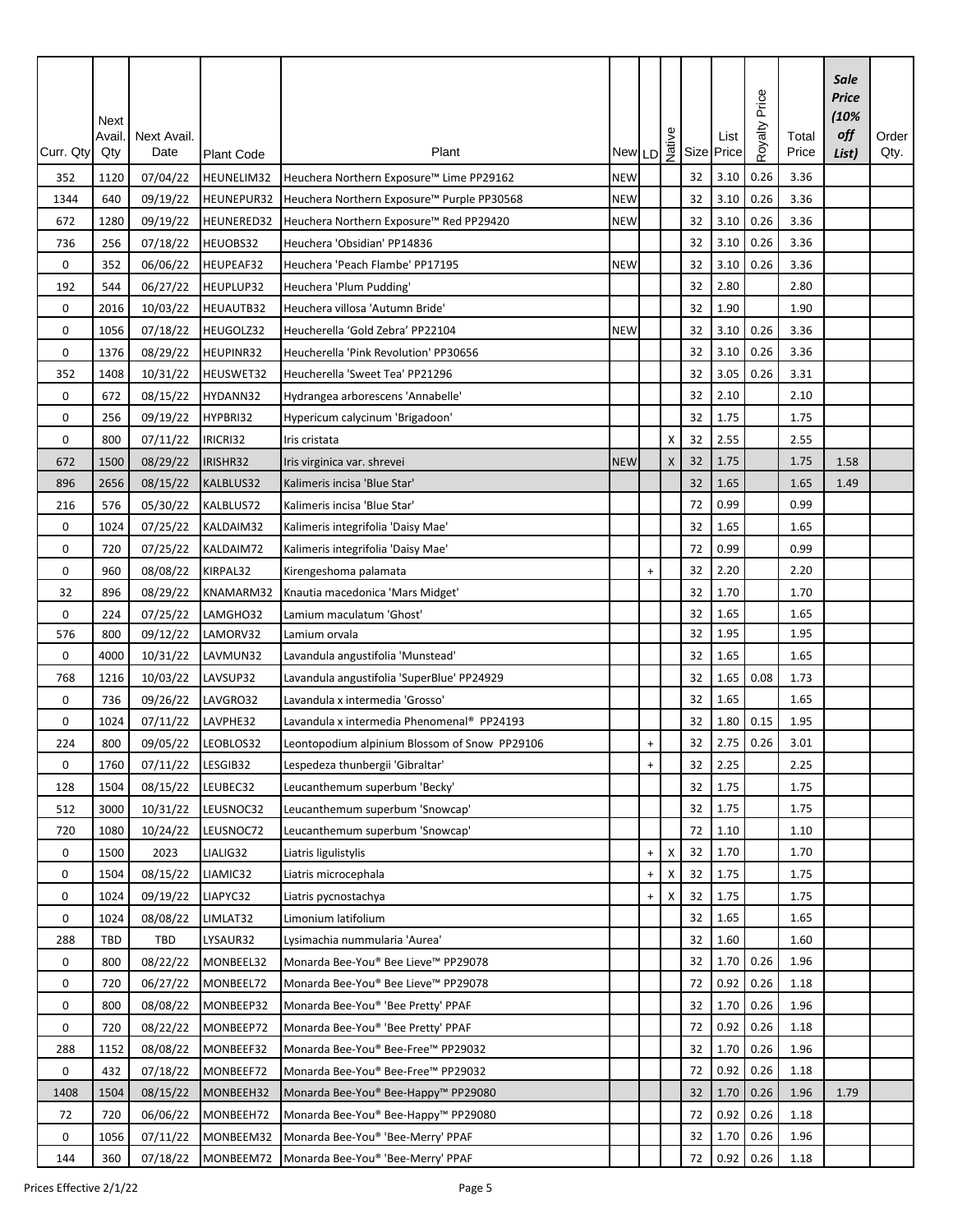| Curr. Qty | Next<br>Avail<br>Qty | Next Avail.<br>Date | Plant Code | Plant                                             |            |           |   |    | New LD $\frac{9}{2}$ Size Price | Price<br>Royalty | Total<br>Price | Sale<br>Price<br>(10%<br>off<br>List) | Order<br>Qty. |
|-----------|----------------------|---------------------|------------|---------------------------------------------------|------------|-----------|---|----|---------------------------------|------------------|----------------|---------------------------------------|---------------|
|           |                      |                     |            |                                                   |            |           |   |    |                                 |                  |                |                                       |               |
| 352       | 1024                 | 06/20/22            | MONBEET32  | Monarda Bee-You® Bee-True™ PP29079                |            |           |   | 32 | 1.70                            | 0.26<br>0.26     | 1.96           |                                       |               |
| 0         | 504                  | 06/27/22            | MONBEET72  | Monarda Bee-You® Bee-True™ PP29079                |            |           |   | 72 | 0.92                            |                  | 1.18           |                                       |               |
| 0         | 3944                 | 09/05/22            | MONBRA32   | Monarda bradburiana                               |            |           | Χ | 32 | 1.65                            |                  | 1.65           |                                       |               |
| 0         | 672                  | 06/13/22            | MONCORR32  | Monarda didyma 'Coral Reef' PP16741               |            |           |   | 32 | 1.65                            | 0.26             | 1.91           |                                       |               |
| 0         | 720                  | 07/25/22            | MONCORR72  | Monarda didyma 'Coral Reef' PP16741               |            |           |   | 72 | 0.92                            | 0.26             | 1.18           |                                       |               |
| 160       | 1024                 | 08/01/22            | MONGRAM32  | Monarda didyma Grand Marshall™ PP19582            |            |           |   | 32 | 1.65                            | 0.26             | 1.91           |                                       |               |
| 0         | 432                  | 09/12/22            | MONGRAM72  | Monarda didyma Grand Marshall™ PP19582            |            |           |   | 72 | 0.92                            | 0.26             | 1.18           |                                       |               |
| 256       | 1024                 | 09/12/22            | MONGRAP32  | Monarda didyma Grand Parade™ PP19580              |            |           |   | 32 | 1.65                            | 0.26             | 1.91           |                                       |               |
| 216       | 720                  | 10/03/22            | MONGRAP72  | Monarda didyma Grand Parade™ PP19580              |            |           |   | 72 | 0.92                            | 0.26             | 1.18           |                                       |               |
| 0         | 1472                 | 07/18/22            | MONPURR32  | Monarda didyma 'Purple Rooster'                   |            |           |   | 32 | 1.65                            |                  | 1.65           |                                       |               |
| 0         | 720                  | 07/11/22            | MONPURR72  | Monarda didyma 'Purple Rooster'                   |            |           |   | 72 | 0.92                            |                  | 0.92           |                                       |               |
| 0         | 800                  | 08/08/22            | MONFIRM32  | Monarda 'Fire Marshall' PP23286                   |            |           |   | 32 | 1.65                            | 0.26             | 1.91           |                                       |               |
| 360       | 360                  | 10/03/22            | MONFIRM72  | Monarda 'Fire Marshall' PP23286                   |            |           |   | 72 | 0.92                            | 0.26             | 1.18           |                                       |               |
| 0         | 1024                 | 07/25/22            | MONJACC32  | Monarda 'Jacob Cline'                             |            |           |   | 32 | 1.65                            |                  | 1.65           |                                       |               |
| 0         | 544                  | 08/01/22            | MONRASW32  | Monarda 'Raspberry Wine'                          |            |           |   | 32 | 1.65                            |                  | 1.65           |                                       |               |
| 960       | 1024                 | 08/22/22            | NEPBLUP32  | Nepeta Blue Prelude PP31901                       | <b>NEW</b> |           |   | 32 | 1.60                            | 0.10             | 1.70           | 1.54                                  |               |
| 0         | 288                  | 06/20/22            | NEPEARB32  | Nepeta 'Early Bird'                               |            |           |   | 32 | 1.60                            |                  | 1.60           |                                       |               |
| 0         | 720                  | 04/03/23            | NEPEARB72  | Nepeta 'Early Bird'                               |            |           |   | 72 | 0.90                            |                  | 0.90           |                                       |               |
| 0         | 928                  | 07/18/22            | NEPBLUW32  | Nepeta faassenii 'Blue Wonder'                    |            |           |   | 32 | 1.60                            |                  | 1.60           |                                       |               |
| 0         | 1512                 | 08/08/22            | NEPBLUW72  | Nepeta faassenii 'Blue Wonder'                    |            |           |   | 72 | 0.90                            |                  | 0.90           |                                       |               |
| 288       | 960                  | 08/08/22            | NEPPURB32  | Nepeta faassenii 'Purrsian Blue' PP24788          |            |           |   | 32 | 1.60                            | 0.16             | 1.76           |                                       |               |
| 432       | 720                  | 09/05/22            | NEPPURB72  | Nepeta faassenii 'Purrsian Blue' PP24788          |            |           |   | 72 | 0.90                            | 0.16             | 1.06           |                                       |               |
| 0         | 1024                 | 07/18/22            | NEPWALL32  | Nepeta faassenii 'Walkers Low'                    |            |           |   | 32 | 1.60                            |                  | 1.60           |                                       |               |
| 576       | 1944                 | 08/08/22            | NEPWALL72  | Nepeta faassenii 'Walkers Low'                    |            |           |   | 72 | 0.90                            |                  | 0.90           |                                       |               |
| 1120      | 1760                 | 07/25/22            | NEPSUMM32  | Nepeta grandiflora 'Summer Magic' PP27090         |            |           |   | 32 | 1.60                            | 0.19             | 1.79           | 1.63                                  |               |
| 672       | 1024                 | 07/18/22            | NEPNEP32   | Nepeta kubanica Neptune PP29556                   |            |           |   | 32 | 1.60                            | 0.16             | 1.76           |                                       |               |
| 0         | 1024                 | 10/10/22            | ORIROS32   | Origanum 'Rosenkuppel'                            |            |           |   | 32 | 1.65                            |                  | 1.65           |                                       |               |
| 0         | 704                  | 07/18/22            | ORIKENB32  | Origanum rotundifolium 'Kent Beauty'              |            |           |   | 32 | 1.75                            |                  | 1.75           |                                       |               |
| 416       | 2368                 | 07/11/22            | PENDART32  | Penstemon 'Dark Towers' PP20013                   |            |           |   | 32 | 1.75                            | 0.22             | 1.97           |                                       |               |
| 0         | 800                  | 02/27/23            | PENHUSR32  | Penstemon digitalis 'Husker Red'                  |            |           |   | 32 | 1.65                            |                  | 1.65           |                                       |               |
| 0         | 1500                 | 10/17/22            | PENPOC32   | Penstemon digitalis 'Pocahontas' PP24804          |            |           |   | 32 | 1.65                            | 0.21             | 1.86           |                                       |               |
| 0         | 1280                 | 08/29/22            | PERATR32   | Perovskia atriplicifolia                          |            |           |   | 32 | 1.65                            |                  | 1.65           |                                       |               |
| 0         | 192                  | 08/22/22            | PERBLUJ32  | Perovskia atriplicifolia 'Blue Jean Baby' PP29281 |            |           |   | 32 | 1.75                            | 0.26             | 2.01           |                                       |               |
| 0         | 576                  | 08/08/22            | PERLITS32  | Perovskia atriplicifolia 'Little Spire'           |            |           |   | 32 | 1.70                            |                  | 1.70           |                                       |               |
| 0         | 512                  | 10/17/22            | PERFIR32   | Persicaria amplexicaulis 'Firetail'               |            | $\ddot{}$ |   | 32 | 2.10                            |                  | 2.10           |                                       |               |
| 320       | 1376                 | 08/15/22            | PERGOLA32  | Persicaria amplexicaulis 'Golden Arrow'           |            | $\ddot{}$ |   | 32 | 2.10                            |                  | 2.10           |                                       |               |
| 0         | 672                  | 06/27/22            | PERPAIP32  | Persicaria filiformis 'Painter's Palette'         |            | $\ddot{}$ |   | 32 | 1.75                            |                  | 1.75           |                                       |               |
| 448       | 512                  | 09/05/22            | PERPOL32   | Persicaria polymorpha                             |            | $\ddot{}$ |   | 32 | 2.10                            |                  | 2.10           |                                       |               |
| 0         | 1184                 | 08/01/22            | PHLBLUM32  | Phlox divaricata 'Blue Moon'                      |            |           |   | 32 | 1.60                            |                  | 1.60           |                                       |               |
| 0         | 1120                 | 07/25/22            | PHLMAYB32  | Phlox divaricata 'May Breeze'                     |            |           |   | 32 | 1.60                            |                  | 1.60           |                                       |               |
| 352       | 1600                 | 09/05/22            | PHLFORP32  | Phlox 'Forever Pink' PP24918                      |            |           |   | 32 | 1.60                            | 0.26             | 1.86           |                                       |               |
| 128       | 704                  | 10/03/22            | PHLMORB32  | Phlox glaberrima 'Morris Berd'                    |            |           |   | 32 | 1.60                            |                  | 1.60           |                                       |               |
| 0         | 1600                 | 08/08/22            | PHLBLUP32  | Phlox paniculata 'Blue Paradise'                  |            |           |   | 32 | 1.60                            |                  | 1.60           |                                       |               |
| 0         | 1024                 | 08/01/22            | PHLBRIE32  | Phlox paniculata 'Bright Eyes'                    |            |           |   | 32 | 1.60                            |                  | 1.60           |                                       |               |
| 0         | 3500                 | 05/01/23            | PHLBUBP32  | Phlox paniculata Bubblegum Pink PP21171           |            |           |   | 32 | 1.85                            | 0.31             | 2.16           |                                       |               |
| 0         | 3500                 | 05/01/23            | PHLCORC32  | Phlox paniculata Coral Crème Drop PP20907         |            |           |   | 32 | 1.85                            | 0.31             | 2.16           |                                       |               |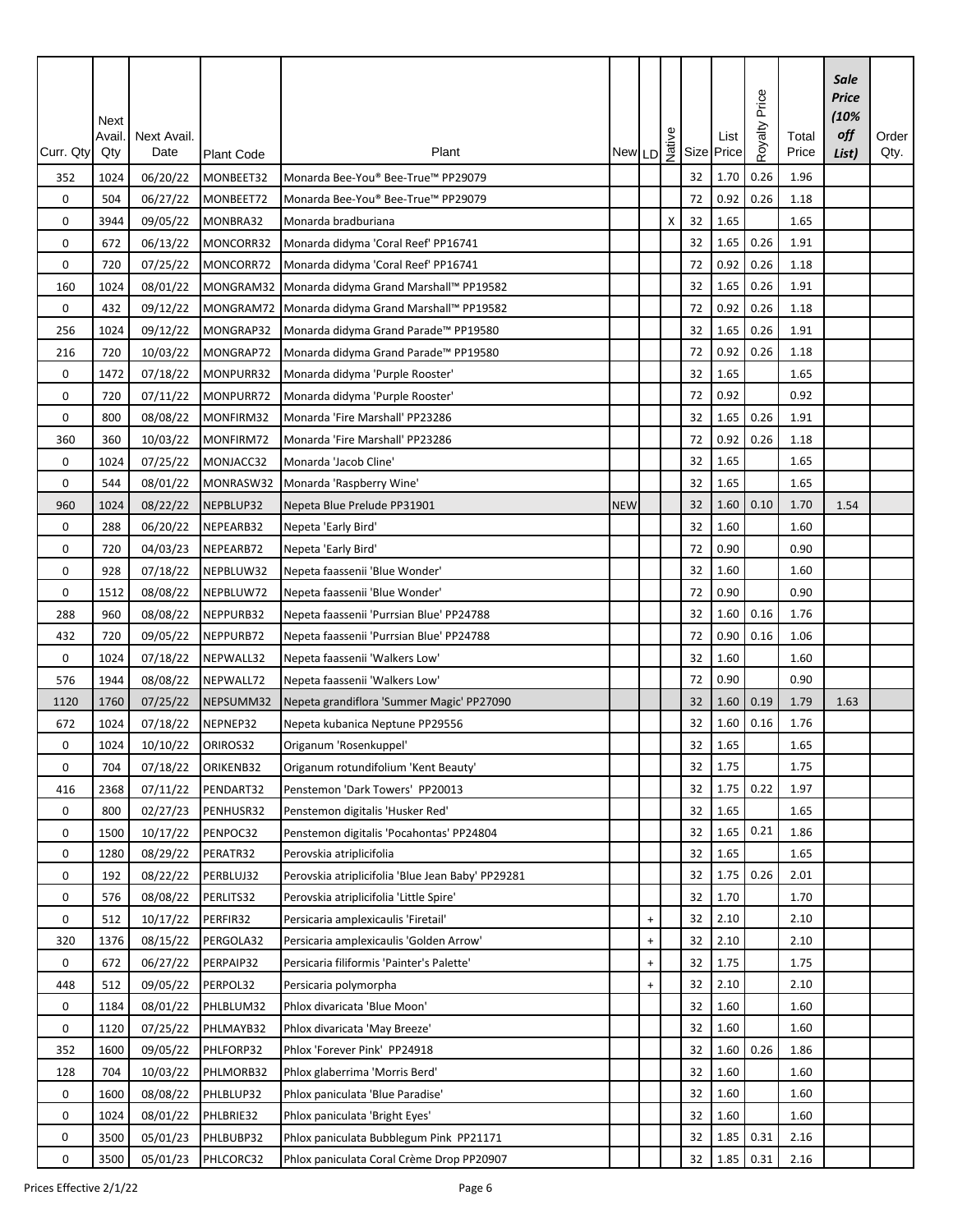| Curr. Qty   | Next<br>Avail.<br>Qty | Next Avail.<br>Date  | <b>Plant Code</b>     | Plant                                                                |            |           |   |          | New LD $\frac{9}{2}$ Size Price | Price<br>Royalty | Total<br>Price | Sale<br><b>Price</b><br>(10%<br>off<br>List) | Order<br>Qty. |
|-------------|-----------------------|----------------------|-----------------------|----------------------------------------------------------------------|------------|-----------|---|----------|---------------------------------|------------------|----------------|----------------------------------------------|---------------|
|             |                       |                      |                       |                                                                      |            |           |   |          |                                 |                  |                |                                              |               |
| 0           | 1184                  | 08/29/22             | PHLCOTC32             | Phlox paniculata Cotton Candy PP21369                                |            |           |   | 32       | 1.85                            | 0.31<br>0.31     | 2.16           |                                              |               |
| 0           | TBD                   | 2023                 | PHLGRAL32             | Phlox paniculata Grape Lollipop PP21109                              |            |           |   | 32       | 1.85                            |                  | 2.16           |                                              |               |
| 64          | 2880                  | 08/15/22             | PHLJEA32              | Phlox paniculata 'Jeana'                                             |            |           |   | 32       | 1.70                            |                  | 1.70           |                                              |               |
| 192         | 1024                  | 08/22/22             | PHLLAU32              | Phlox paniculata 'Laura'                                             |            |           |   | 32       | 1.70                            |                  | 1.70           |                                              |               |
| 544         | 1504                  | 09/26/22             | PHLMISM32             | Phlox paniculata 'Miss Mary'                                         |            |           |   | 32       | 1.70                            |                  | 1.70           | 1.53                                         |               |
| 0           | 608                   | 07/25/22             | PHLNIC32              | Phlox paniculata 'Nicky'                                             |            |           |   | 32       | 1.70                            |                  | 1.70           |                                              |               |
| 0           | 1024                  | 09/05/22             | PHLVIOP32             | Phlox 'Violet Pinwheels' PP25884                                     |            |           |   | 32<br>32 | 1.60<br>1.60                    | 0.11<br>0.11     | 1.71<br>1.71   |                                              |               |
| 0           | 608                   | 09/12/22             | PHLPINP32             | Phlox x procumbens 'Pink Profusion' PP25883                          |            |           |   |          |                                 |                  |                |                                              |               |
| 0           | 1216                  | 09/05/22             | PHYMISM32             | Physostegia virginiana 'Miss Manners' PP12637                        |            |           |   | 32       | 1.60                            |                  | 1.60           |                                              |               |
| 0           | 3520                  | 08/22/22             | POLSTAH32             | Polemonium reptans 'Stairway to Heaven' PP15187                      |            |           |   | 32       | 2.50                            | 0.26<br>0.26     | 2.76           |                                              |               |
| 0           | 2240                  | 08/22/22             | POLTOUC32             | Polemonium reptans 'Touch of Class' PP19768                          |            |           |   | 32       | 2.50                            |                  | 2.76           |                                              |               |
| 32          | 1984                  | 09/26/22             | POLPURR32             | Polemonium yezoense 'Purple Rain'                                    |            |           |   | 32       | 1.65                            |                  | 1.65           |                                              |               |
| 0           | 512                   | 10/17/22             | PYCMUT32              | Pycnanthemum muticum                                                 | <b>NEW</b> |           | X | 32       | 1.60                            |                  | 1.60           |                                              |               |
| 0           | 352                   | 07/04/22             | RUDAMEG32             | Rudbeckia 'American Gold Rush' PP28498                               |            |           |   | 32       | 2.65<br>1.60                    | 0.26             | 2.91           |                                              |               |
| 0           | 1504                  | 08/15/22             | RUDGOL32              | Rudbeckia fulgida 'Goldsturm'                                        |            |           |   | 32       |                                 |                  | 1.60           |                                              |               |
| 0           | 1344                  | 07/11/22             | RUDVIELS32            | Rudbeckia fulgida var. speciosa 'Viette's Little Suzy'               |            |           |   | 32       | 1.80                            |                  | 1.80           |                                              |               |
| 0           | 360                   | 06/27/22             | RUDVIELS72            | Rudbeckia fulgida var. speciosa 'Viette's Little Suzy'               |            |           |   | 72       | 1.20                            |                  | 1.20           |                                              |               |
| 608         | 512                   | 08/08/22             | RUDLITG32             | Rudbeckia fulgida var. sullivantii 'Little Goldstar' PP22397         |            |           |   | 32       | 2.60                            | 0.21             | 2.81           |                                              |               |
| 320         | Disc.                 | Disc.                | RUDBLAG32             | Rudbeckia triloba 'Blackjack Gold'                                   |            |           |   | 32       | 1.60                            |                  | 1.60           |                                              |               |
| 0           | 1504                  | 09/05/22             | RUDPRAG32             | Rudbeckia triloba 'Prairie Glow'                                     |            |           |   | 32       | 1.60                            |                  | 1.60           |                                              |               |
| 0           | 320                   | 07/18/22             | SALKOY32              | Salvia koyamae                                                       |            | $\ddot{}$ |   | 32       | 1.70                            |                  | 1.70           |                                              |               |
| 128         | 2000                  | 02/13/23             | SALBLUY32             | Salvia nemerosa x 'Blue by You' PP31033                              | <b>NEW</b> |           |   | 32       | 1.60                            | 0.10             | 1.70           |                                              |               |
| 480         | 1440                  | 02/13/23             | SALBLUH32             | Salvia nemorosa 'Blue Hill'                                          |            |           |   | 32<br>32 | 1.60<br>1.60                    | 0.16             | 1.60<br>1.76   |                                              |               |
| 192<br>1088 | 2500<br>2500          | 02/13/23             | SALBLUM32<br>SALCAR32 | Salvia nemorosa 'Blue Marvel' PP27018<br>Salvia nemorosa 'Caradonna' |            |           |   | 32       | 1.60                            |                  | 1.60           | 1.44                                         |               |
| 720         | 1200                  | 02/13/23<br>10/31/22 | SALCAR72              | Salvia nemorosa 'Caradonna'                                          |            |           |   | 72       | 0.95                            |                  | 0.95           |                                              |               |
| 0           | 224                   | 06/06/22             | SALEASF32             | Salvia nemorosa 'East Friesland'                                     |            |           |   | 32       | 1.60                            |                  | 1.60           |                                              |               |
| 0           | 512                   | 08/22/22             | SALMAYN32             | Salvia nemorosa 'May Night'                                          |            |           |   | 32       | 1.80                            |                  | 1.80           |                                              |               |
| 936         | 2952                  | 10/10/22             | SALMAYN72             | Salvia nemorosa 'May Night'                                          |            |           |   | 72       | 1.09                            |                  | 1.09           |                                              |               |
| 192         | 1500                  | 02/13/23             | SALROSM32             | Salvia nemorosa 'Rose Marvel' PP30118                                |            |           |   | 32       | 1.60                            | 0.16             | 1.76           |                                              |               |
| 64          | 1216                  | 08/22/22             | SALWES32              | Salvia nemorosa 'Wesuwe'                                             |            |           |   | 32       | 1.90                            |                  | 1.90           |                                              |               |
| 320         | 800                   | 09/19/22             | SCUINC32              | Scutellaria incana                                                   |            |           | х | 32       | 1.65                            |                  | 1.65           |                                              |               |
| 0           | 1888                  | 07/25/22             | SEDAUTF32             | Sedum 'Autumn Fire'                                                  |            |           |   | 32       | 1.60                            |                  | 1.60           |                                              |               |
| 0           | 1088                  | 07/04/22             | SEDAUTJ32             | Sedum 'Autumn Joy'                                                   |            |           |   | 32       | 1.60                            |                  | 1.60           |                                              |               |
| 0           | 480                   | 07/25/22             | SEDCAR32              | Sedum 'Carl'                                                         |            |           |   | 32       | 1.60                            |                  | 1.60           |                                              |               |
| 0           | 512                   | 08/29/22             | SEDLID32              | Sedum cauticola 'Lidakense'                                          |            |           |   | 32       | 1.55                            |                  | 1.55           |                                              |               |
| 512         | 1024                  | 09/05/22             | SEDMSAP32             | Sedum Mojave Jewels™ Sapphire PPAF                                   |            |           |   | 32       | 2.40                            | 0.16             | 2.56           |                                              |               |
| 128         | 512                   | 08/08/22             | SEDANG32              | Sedum rupestre 'Angelina'                                            |            |           |   | 32       | 1.55                            |                  | 1.55           |                                              |               |
| 360         | 504                   | 08/01/22             | SEDANG72              | Sedum rupestre 'Angelina'                                            |            |           |   | 72       | 0.83                            |                  | 0.83           |                                              |               |
|             |                       |                      |                       | Sedum sieboldii                                                      |            |           |   |          |                                 |                  |                |                                              |               |
| 0<br>0      | 512<br>1500           | 08/29/22<br>08/15/22 | SEDSIE32<br>SEDDAZ32  | Sedum SunSparkler® 'Dazzleberry' PP22457                             |            |           |   | 32<br>32 | 1.65<br>1.60                    | 0.16             | 1.65<br>1.76   |                                              |               |
| 0           | 1504                  | 08/29/22             | SEDFIR32              | Sedum SunSparkler® 'Firecracker' PP26595                             |            |           |   | 32       | 1.60                            | 0.20             | 1.80           |                                              |               |
| 576         | 800                   | 08/29/22             | SEDJADT32             | Sedum SunSparkler® 'Jade Tuffet' PP28090                             |            |           |   | 32       | 1.60                            | 0.20             | 1.80           |                                              |               |
| 0           | 1024                  | 08/15/22             | SEDLIMZ32             | Sedum SunSparkler® 'Lime Zinger' PP24632                             |            |           |   | 32       | 1.60                            | 0.20             | 1.80           |                                              |               |
| 160         | 992                   | 08/15/22             | SEDATL32              | Sedum takesimense Atlantis® PP27454                                  |            |           |   | 32       | 1.80                            | 0.17             | 1.97           |                                              |               |
| 0           | 512                   | 07/11/22             | SENOBO32              | Senecio obovatus (Packera obovatus)                                  |            |           | X | 32       | 1.65                            |                  | 1.65           |                                              |               |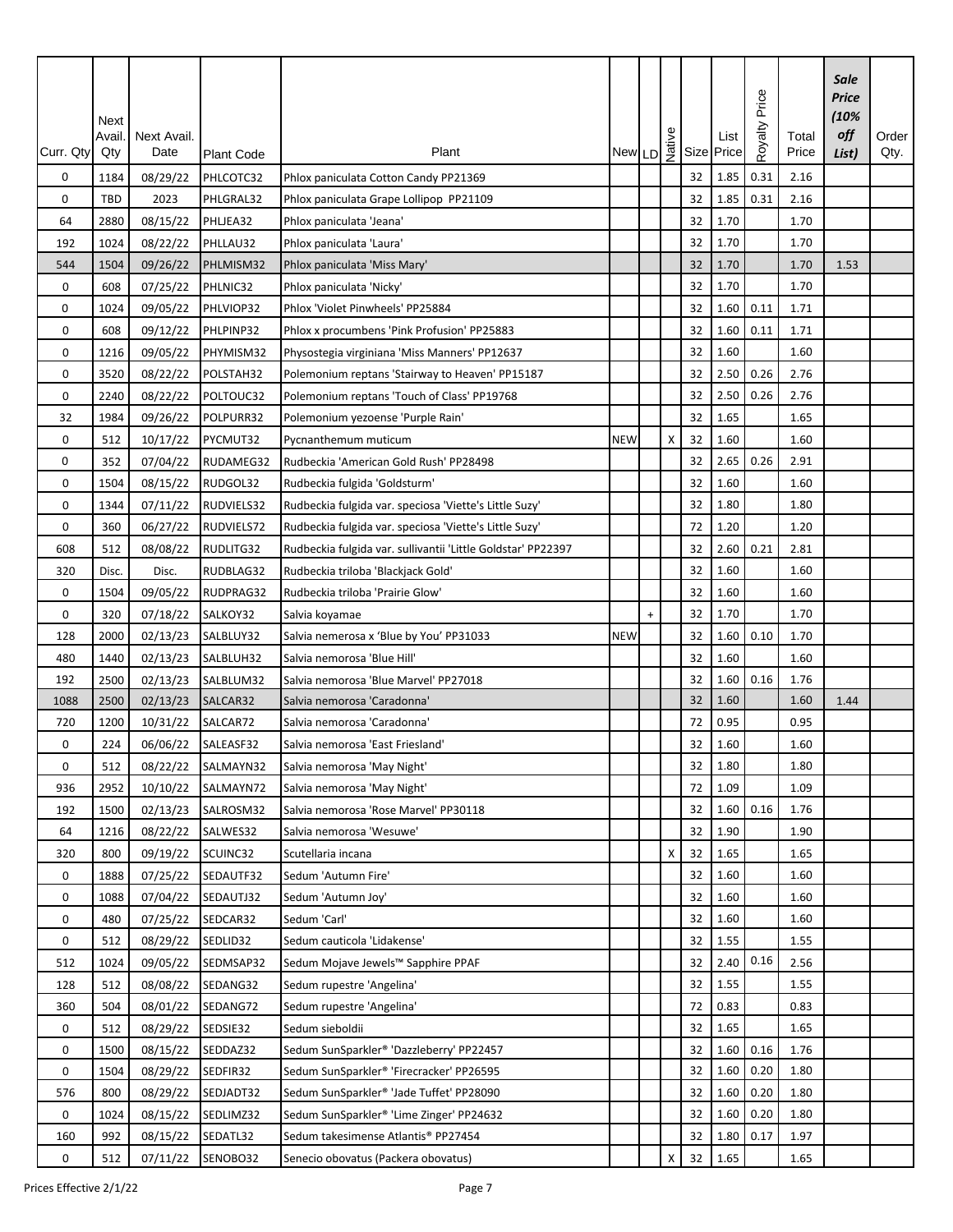| Curr. Qty | Next<br>Avail<br>Qty | Next Avail.<br>Date | <b>Plant Code</b> | Plant                                         |            |                                  |   |    | New LD $\frac{9}{2}$ Size Price | Price<br>Royalty | Total<br>Price | Sale<br>Price<br>(10%<br>off<br>List) | Order<br>Qty. |
|-----------|----------------------|---------------------|-------------------|-----------------------------------------------|------------|----------------------------------|---|----|---------------------------------|------------------|----------------|---------------------------------------|---------------|
| 0         | 1408                 | 09/05/22            | SISLUC32          | Sisyrinchium angustifolium 'Lucerne'          |            |                                  |   | 32 | 1.65                            |                  | 1.65           |                                       |               |
| 0         | 1440                 | 10/03/22            | SISLUC72          | Sisyrinchium angustifolium 'Lucerne'          |            |                                  |   | 72 | 1.30                            |                  | 1.30           |                                       |               |
| 192       | 384                  | 07/11/22            | SOLLITL32         | Solidago Little Lemon PP17297                 |            |                                  |   | 32 | 1.60                            | 0.18             | 1.78           |                                       |               |
| 416       | 800                  | 08/22/22            | SOLGOLR32         | Solidago rigida ssp. humilis 'Golden Rockets' |            |                                  |   | 32 | 1.60                            |                  | 1.60           |                                       |               |
| 0         | 640                  | 07/25/22            | SOLFIR32          | Solidago rugosa 'Fireworks'                   |            |                                  |   | 32 | 1.60                            |                  | 1.60           |                                       |               |
| 512       | 1504                 | 08/22/22            | SOLSOLC32         | Solidago shortii 'Solar Cascade'              | <b>NEW</b> |                                  |   | 32 | 1.60                            |                  | 1.60           |                                       |               |
| 0         | 768                  | 08/22/22            | SOLGOLF32         | Solidago sphacelata 'Golden Fleece'           |            |                                  |   | 32 | 1.60                            |                  | 1.60           |                                       |               |
| 800       | 1440                 | 05/23/22            | STAHELS32         | Stachys byzantina 'Helene von Stein'          |            |                                  |   | 32 | 1.65                            |                  | 1.65           | 1.49                                  |               |
| 352       | 800                  | 07/18/22            | STAMIN32          | Stachys minima                                |            |                                  |   | 32 | 1.60                            |                  | 1.60           |                                       |               |
| 720       | 3024                 | 10/17/22            | STAMIN72          | Stachys minima                                |            |                                  |   | 72 | 0.91                            |                  | 0.91           |                                       |               |
| 224       | 1344                 | 09/05/22            | STAHUM32          | Stachys monieri 'Hummelo'                     |            |                                  |   | 32 | 1.65                            |                  | 1.65           |                                       |               |
| 128       | 1568                 | 07/04/22            | STADEN32          | Stachys officinalis 'Densiflorus'             |            |                                  |   | 32 | 1.65                            |                  | 1.65           |                                       |               |
| 288       | 3008                 | 09/26/22            | TANISLG32         | Tanacetum vulgare 'Isla Gold'                 |            | $\ddot{}$                        |   | 32 | 1.65                            |                  |                |                                       |               |
| 0         | TBD                  | 10/17/22            | THYCOC32          | Thymus praecox 'Coccineus'                    |            |                                  |   | 32 | 1.60                            |                  | 1.60           |                                       |               |
| 144       | 576                  | 09/05/22            | THYCOC72          | Thymus praecox 'Coccineus'                    |            |                                  |   | 72 | 0.91                            |                  | 0.91           |                                       |               |
| 0         | 1024                 | 10/17/22            | THYELF32          | Thymus praecox 'Elfin'                        |            |                                  |   | 32 | 1.60                            |                  | 1.60           |                                       |               |
| 72        | 720                  | 10/17/22            | THYELF72          | Thymus praecox 'Elfin'                        |            |                                  |   | 72 | 0.91                            |                  | 0.91           |                                       |               |
| 0         | TBD                  | 10/17/22            | THYPSE32          | Thymus pseudolanuginosus                      |            |                                  |   | 32 | 1.60                            |                  | 1.60           |                                       |               |
| 0         | 1008                 | 10/17/22            | THYPSE72          | Thymus pseudolanuginosus                      |            |                                  |   | 72 | 0.91                            |                  | 0.91           |                                       |               |
| 224       | 1024                 | 10/17/22            | THYPINC32         | Thymus serpyllum 'Pink Chintz'                |            |                                  |   | 32 | 1.60                            |                  | 1.60           |                                       |               |
| 72        | 720                  | 10/17/22            | THYPINC72         | Thymus serpyllum 'Pink Chintz'                |            |                                  |   | 72 | 0.91                            |                  | 0.91           |                                       |               |
| 0         | 1500                 | 06/26/23            | TIACOR32          | Tiarella cordifolia                           |            |                                  | Х | 32 | 1.85                            |                  | 1.85           |                                       |               |
| 0         | 1440                 | 02/27/23            | TIAELIO32         | Tiarella 'Elizabeth Oliver'                   |            |                                  |   | 32 | 2.50                            |                  | 2.50           |                                       |               |
| 608       | 448                  | 08/15/22            | TIASUGS32         | Tiarella 'Sugar and Spice' PP16738            |            |                                  |   | 32 | 2.50                            | 0.21             | 2.71           |                                       |               |
| 0         | 800                  | 08/29/22            | TRASWEK32         | Tradescantia 'Sweet Kate'                     |            |                                  |   | 32 | 1.75                            |                  | 1.75           |                                       |               |
| 0         | 2000                 | 10/31/22            | TRIAUTG32         | Tricyrtis formosana 'Autumn Glow'             |            | $\begin{array}{c} + \end{array}$ |   | 32 | 2.40                            |                  | 2.40           |                                       |               |
| 0         | 672                  | 07/18/22            | TRISAM32          | Tricyrtis formosana 'Samurai'                 |            | $\begin{array}{c} + \end{array}$ |   | 32 | 1.70                            |                  | 1.70           |                                       |               |
| 0         | 800                  | 09/19/22            | TRITOJ32          | Tricyrtis hirta 'Tojen'                       |            | $\ddot{}$                        |   | 32 | 1.70                            |                  | 1.70           |                                       |               |
| 0         | 320                  | 07/11/22            | VERBON32          | Verbena bonariensis                           |            |                                  |   | 32 | 1.60                            |                  | 1.60           |                                       |               |
| 0         | 144                  | 06/06/22            | VERBON72          | Verbena bonariensis                           |            |                                  |   | 72 | 0.90                            |                  | 0.90           |                                       |               |
| 0         | 320                  | 06/06/22            | VERLOL32          | Verbena bonariensis 'Lollipop'                |            |                                  |   | 32 | 1.60                            |                  | 1.60           |                                       |               |
| 0         | 360                  | 06/06/22            | VERLOL72          | Verbena bonariensis 'Lollipop'                |            |                                  |   | 72 | 0.90                            |                  | 0.90           |                                       |               |
| 384       | 1632                 | 08/15/22            | VERHAS32          | Verbena hastata                               | <b>NEW</b> |                                  | X | 32 | 1.60                            |                  | 1.60           | 1.44                                  |               |
| 0         | 800                  | 08/01/22            | VERPLUP32         | Vernonia angustifolia 'Plum Peachy'           |            | $\begin{array}{c} + \end{array}$ |   | 32 | 2.00                            |                  | 2.00           |                                       |               |
| 0         | 896                  | 09/05/22            | <b>VERIROB32</b>  | Vernonia lettermannii 'Iron Butterfly'        |            | $\ddot{}$                        |   | 32 | 2.00                            |                  | 2.00           |                                       |               |
| 0         | 1408                 | 05/23/22            | VERSUR32          | Vernonia 'Summer's Surrender' PP28475         |            | $\begin{array}{c} + \end{array}$ |   | 32 | 2.00                            | 0.21             | 2.21           |                                       |               |
| 1248      | 1408                 | 09/05/22            | VERSWAS32         | Vernonia 'Summer's Swan Song' PP28556         |            | $\begin{array}{c} + \end{array}$ |   | 32 | 2.00                            | 0.21             | 2.21           | 2.01                                  |               |
| 0         | 1080                 | 09/19/22            | VERBLUS72         | Veronica 'Blue Sprite' PP29581                |            |                                  |   | 72 | 0.93                            | 0.11             | 1.04           |                                       |               |
| 0         | 352                  | 06/20/22            | VERCHA32          | Veronica longifolia 'Charlotte' PP23803       |            |                                  |   | 32 | 1.60                            | 0.16             | 1.76           |                                       |               |
| 0         | 320                  | 09/05/22            | VERMAR32          | Veronica longifolia 'Marietta' PP25248        |            |                                  |   | 32 | 1.60                            | 0.16             | 1.76           |                                       |               |
| 160       | 512                  | 07/11/22            | VERGEOB32         | Veronica peduncularis 'Georgia Blue'          |            |                                  |   | 32 | 1.60                            |                  | 1.60           |                                       |               |
| 0         | 800                  | 02/27/23            | VERTIDP32         | Veronica 'Tidal Pool' PP23341                 |            |                                  |   | 32 | 1.60                            | 0.11             | 1.71           |                                       |               |
| 0         | 720                  | 10/03/22            | VERTIDP72         | Veronica 'Tidal Pool' PP23341                 |            |                                  |   | 72 | 0.93                            | 0.11             | 1.04           |                                       |               |
| 480       | 1120                 | 10/03/22            | VERWATB32         | Veronica 'Waterperry Blue'                    |            |                                  |   | 32 | 1.60                            |                  | 1.60           |                                       |               |
| 432       | 720                  | 09/19/22            | VERWATB72         | Veronica 'Waterperry Blue'                    |            |                                  |   | 72 | 0.93                            |                  | 0.93           |                                       |               |
| 0         | 640                  | 08/15/22            | VERWHI32          | Veronica 'Whitewater' PP22783                 |            |                                  |   | 32 | 1.60                            | 0.11             | 1.71           |                                       |               |